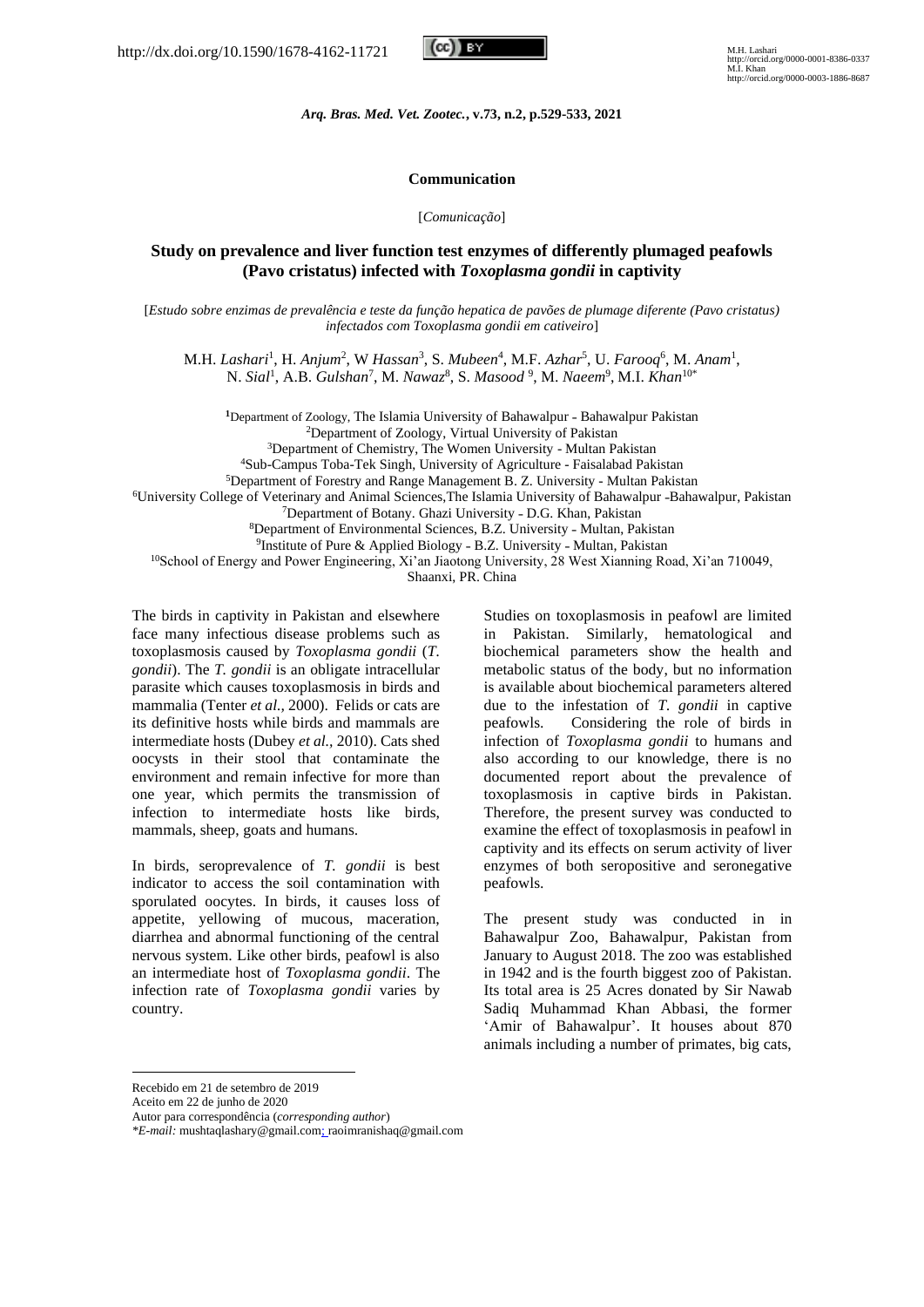deer, antelope, ratites, reptiles and birds. It lies from 29.402764°N to 71.681601E° and 112m above the sea level where the average rainfall is 20 to 25 cm annually. The Animal Ethics Committee of the Islamia University of Bahawalpur (IUB), Pakistan approved this study.

Blood samples were collected from the peafowls  $(n=100)$  (45 male and 55 females) from differently plumaged peafowls including blue  $(n=28)$ , white  $(n=10)$ , pied  $(n=10)$  and black shoulder (n=52). Information about age, sex and physical condition of birds was gathered during blood sampling. Age-wise peafowls were divided into two groups *viz*. adults (24-36 months) and young (7-9 months). The blood samples were allowed to clot for nearly one hour and then subjected to centrifuge for 15min. Serum was harvested and kept at -20ºC until further analyzed for serum chemistry attributes at the Parasitology Research Laboratory of Department of Zoology, IUB.

The commercially available Toxo Latex Kit (Atlas Medical, Blankenfelde, Germany) was used to detect specific antibodies in serum of birds that consisted of a positive control, a negative control and a Latex Reagent. The reagent contained suspension of polystyrene particles coated with antigen of *T. gondii*. Positive control shows agglutination when added to serum and negative control does not show agglutination. Antigen- antibody reaction could take place when serums which contain antibodies against *T. gondii* were tested and this reaction can be easily visualized because of agglutination. Both the reagents and serum were brought at the room temperature prior to use. A serum sample of bird was serially diluted twofold in phosphate buffered saline from 1:2 to 1:8.

A sample found positive at 1:2 to 1:8 serial dilutions was tested at higher, doubling dilutions 1:16, 1:32, 1:64. One drop of diluted serum sample was placed onto the black area of the slide. The latex reagent was mixed well, and one drop was added to each serum drop. Both drops were mixed with the help of a stirrer and the slide was tilted. A clear positive reaction indicated the presence of *T. gondii* antibodies, which reflected either a past infection or an evolving infection. A negative reaction indicated the absence of *T. gondii* antibodies.

The *Toxoplasma* IgM ELISA kit (Calbiotech Inc. CA, USA) was used to examine *T. gondii* antibodies in birds as per manufacturer's instructions. Serum samples, positive and negative controls were added to the microwells. *T. gondii* antibodies if present in serum samples showed agglutination by forming an antibodyantigen complex. All unbound antibodies were washed away, and enzyme conjugate was added which bind to the antibody-antigen complex. Excess enzyme conjugate was washed away and the substrate (TMB) was added. The plate was allowed to incubate, and the color was developed. A blue solution appeared in the presence of antibodies, which turned yellow after the addition of the stop solution. There was no coloration in the absence of antibodies. The development of color was stopped by adding stop solution. The optical density (OD) of the microplate was read at 450nm with microplate absorbance reader 800 TS, BIOTK, UK. Results were written as the % age of the mean absorbance values of the sample (S) to the mean absorbance value of positive (P) control given with the diagnostic kit. According to manufacturer's reference, sera with  $S/P < 40\%$  = Negative,  $40\% > 50\%$  Doubtful,  $50\% \leq S/P <$  $200\%$  = Positive,  $S/P \ge 200\%$  = Strong positive.

Liver function test enzymes such as Albumin, bilirubin, Alanine aminotransferase (ALT), Aspartate aminotransferase (AST) and Alkaline phosphatase (ALP) were analyzed using commercial assay kits (Spinreact, Spain) and a chemistry analyzer. The data were subjected to Chi-square statistical analysis using the minITAB version 16.0 software. Results were tested against P≤0.05 for significance. According to LAT, 37% (37/100) of peafowls were found to be positive. The overall prevalence in the pied, blue, black shoulder and white plumage peafowl was (4/10) 40%, (11/28) 39.28%, (19/52) 36.58% and (3/10) 30%, respectively. Gender-wise non-significantly higher prevalence was recorded in males (17/45) 37.77% as compared to females (20/55) 36.36%. Similarly, non-significantly higher prevalence (30/79) 37.97% was recorded in adults as compared to young ones (7/21) 33.33% (Table 1).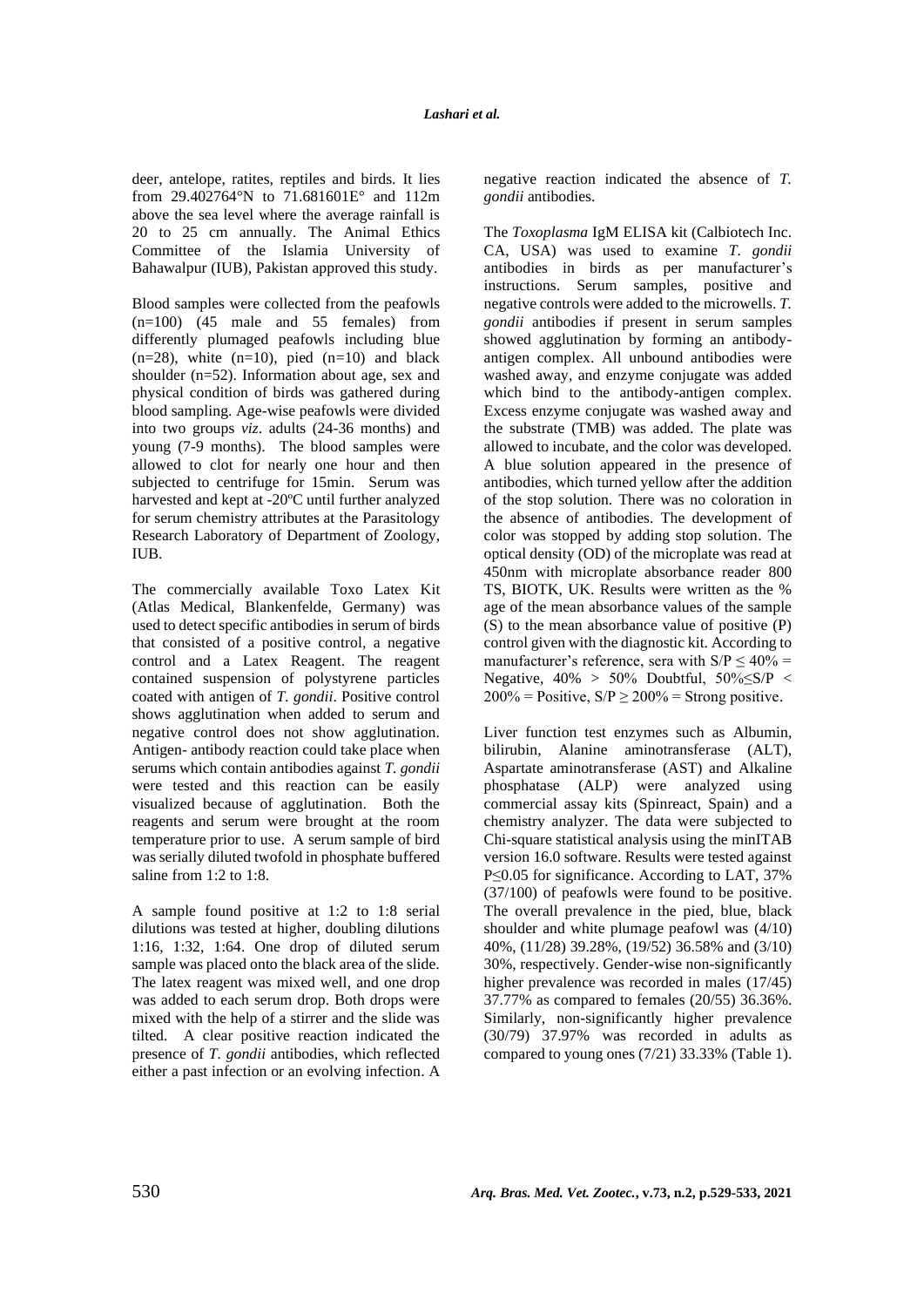### *Study on prevalence…*

|         |                                                   | By LAT                            | $\circ$              |                                                                  | By ELISA                          |                                |                                                                                |  |
|---------|---------------------------------------------------|-----------------------------------|----------------------|------------------------------------------------------------------|-----------------------------------|--------------------------------|--------------------------------------------------------------------------------|--|
| Groups  | Category                                          | Peafowls<br>examined<br>$(n=100)$ | Infected<br>Peafowls | Prevalence<br>$\%$                                               | Peafowls<br>examined<br>$(n=100)$ | Infected<br>Peafowls           | Prevalence<br>$\frac{0}{0}$                                                    |  |
| Plumage | Pied<br>Blue<br><b>Black</b><br>shoulder<br>White | 10<br>28<br>52<br>10              | 4<br>11<br>19<br>3   | 40 <sup>a</sup><br>$39.28^{b}$<br>$36.58^{b}$<br>30 <sup>b</sup> | 10<br>28<br>52<br>10              | $\overline{2}$<br>8<br>17<br>3 | 20 <sup>a</sup><br>28.57 <sup>a</sup><br>32.69 <sup>b</sup><br>30 <sup>b</sup> |  |
| Gender  | Male<br>Female                                    | 45<br>55                          | 17<br>20             | 37.77 <sup>a</sup><br>36.36 <sup>a</sup>                         | 45<br>55                          | 16<br>14                       | $35.55^{\rm a}$<br>$25.45^b$                                                   |  |
| Age     | Young<br>Adult                                    | 21<br>79                          | 7<br>30              | $33.33^{a}$<br>$37.97^{\rm a}$                                   | 21<br>79                          | 5<br>25                        | $23.80^{\circ}$<br>$31.64^{b}$                                                 |  |

Table 1. The prevalence of *Toxoplasma gondii* in peafowl by LAT and ELISA

In columns different superscripts show significant difference (P<0.05).

According to ELISA, the overall prevalence was 30% (30/100) and in different plumages such as pied, blue, black shoulder and white plumage peafowls, it was (2/10) 20%, (8/28) 28.57%, (17/52) 32.69% and (3/10)30%, respectively. Gender-wise, significantly higher prevalence was observed in males (16/45) 35.55% as compared to females (14/55) 25.45%. Age-wise, significantly higher (25/79) 31.64% infestation was recorded in adults as compared to young birds (5/21) 23.80% (Table 1). Level of bilirubin was non-significant, while the level of Albumin and ALP were significantly elevated in infected than in noninfected hosts. The ALT and AST decreased in the infected hosts than in non-infected peafowls (Table 2).

Table 2. Mean±SEM values of liver function test enzymes in infected and non- infected hosts

| Parameters                 | infected hosts                      |                   |                    |                   | Non-infected hosts                  |                   |                    |                    |
|----------------------------|-------------------------------------|-------------------|--------------------|-------------------|-------------------------------------|-------------------|--------------------|--------------------|
| Liver<br>function<br>tests | <b>Black</b><br>shoulder<br>plumage | White<br>plumage  | Blue<br>plumage    | Pied<br>plumage   | <b>Black</b><br>shoulder<br>plumage | White<br>plumage  | Blue<br>plumage    | Pied<br>plumage    |
| <b>Bilirubin</b>           | $1.7\pm$                            | $1.56 \pm$        | $1.92 +$           | $1.45 \pm$        | $1.71 \pm$                          | $1.47 +$          | $1.72+$            | $1.46 \pm$         |
|                            | 0.10 <sup>a</sup>                   | $0.41^{\rm a}$    | 0.20 <sup>a</sup>  | $0.25^{\rm a}$    | 0.06 <sup>a</sup>                   | 0.08 <sup>a</sup> | $0.40^a$           | 0.51 <sup>a</sup>  |
| Albumin                    | $3.28 \pm$                          | $3.65 \pm$        | $3.22 \pm$         | $2.81 \pm$        | $3.49 \pm$                          | $2.84 \pm$        | $3.22 \pm$         | $3.09 \pm$         |
|                            | 0.18 <sup>a</sup>                   | $0.46^{\rm a}$    | 0.33 <sup>a</sup>  | 0.51 <sup>a</sup> | 0.15                                | 0.19 <sup>b</sup> | 0.76 <sup>a</sup>  | 0.29 <sup>b</sup>  |
| <b>ALT</b>                 | $58.53+$                            | $41.66 \pm$       | $61.63\pm$         | $64.5+$           | $62.71 \pm$                         | $62.86\pm$        | 58.40 $\pm$        | 54.13 $\pm$        |
|                            | 3.17 <sup>a</sup>                   | 0.33 <sup>a</sup> | 4.23 <sup>a</sup>  | 1.50 <sup>a</sup> | 1.67                                | 2.44 <sup>b</sup> | 11.27 <sup>b</sup> | 3.38 <sup>b</sup>  |
| <b>AST</b>                 | $68.53\pm$                          | $73.33\pm$        | $68.50+$           | $76.5+$           | $75.37+$                            | $66.57+$          | $75.70 \pm$        | $68.8+$            |
|                            | 3.16 <sup>a</sup>                   | $8.35^{a}$        | 5.99 <sup>a</sup>  | $10.51^{\rm a}$   | 2.04                                | $7.12^{b}$        | $11.35^{b}$        | 8.40 <sup>b</sup>  |
| ALP                        | $520.3+$                            | $283.3+$          | 584.1 $\pm$        | $893+$            | $463.6 \pm$                         | $476.0 \pm$       | $478.2 \pm$        | $298 +$            |
|                            | 66.41 <sup>a</sup>                  | $21.90^{\rm a}$   | 91.81 <sup>a</sup> | 0.50 <sup>a</sup> | 38.11 <sup>b</sup>                  | 114. <sup>b</sup> | 239.2 <sup>b</sup> | 31.32 <sup>b</sup> |

In rows different superscripts show significant difference  $(P<0.05)$ .

In Pakistan, no data is available on seroprevalence of *T. gondii* in peafowls. This is the first such study on seroprevalence of peafowls kept at Bahawalpur Zoo, Pakistan. Among birds, peafowls also serve as intermediate hosts which cause significant health problems to the public

(Tian *et al.,* 2012). The results attained through LAT were re-tested by ELISA in order to enhance diagnostic accuracy in the present study. Previous researches have reported a higher seroprevalence of *T. gondii* in birds in different regions of the world including Iran (32.3%), China (31.8%), and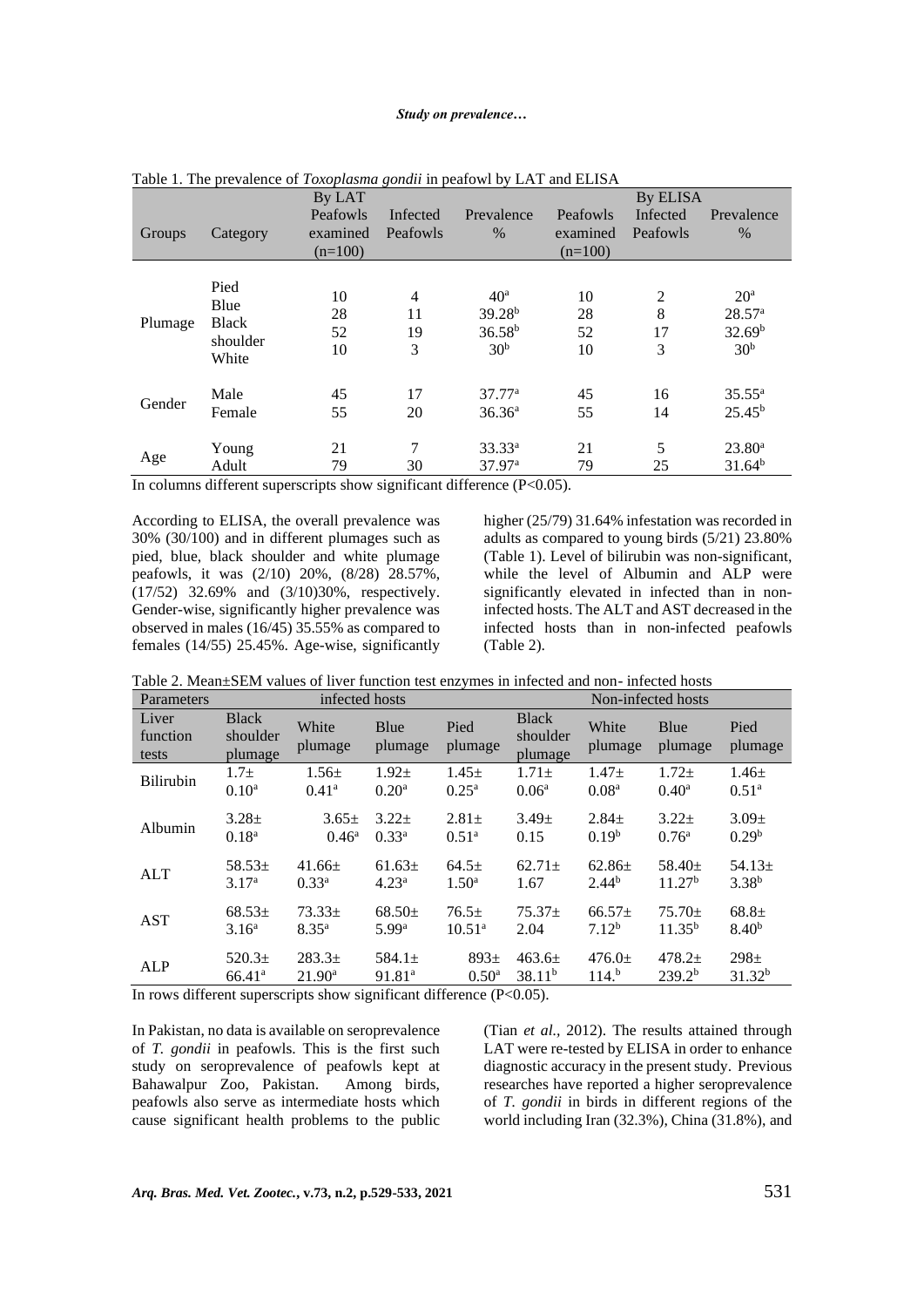Iraq (31%, 67% and 56%) in geese, peafowls, ducks and chicken, respectively (Tian *et al.,* 2012, Lashari *et al.,* 2018). Lower prevalence rate has been recorded in Colorado (3.9%), Portugal (4.6%), and China (8.36%) by Dubey *et al.,* 2010, Waap *et al.,* 2008 and Zhang *et al.,* 2014 for pigeons, parrots and pet birds, respectively. The difference in prevalence could be attributed to difference in breed and species of birds.

In the present study, according to LAT and ELISA, a higher prevalence rate was recorded in males as compared to females. Zhang *et al.*  (2104) in China reported higher prevalence of *T. gondii* in male (10.43%) parrots as compare to females (6.08%). Same results have been reported by Lashari *et al.* (2018). The relation of gender with susceptibility of host to toxoplasmosis might be due to genetic predisposition and difference in hormones. Testosterone is known for its immunosuppressive activity (Seli and Arici, 2002). The females can be immune because of different factors *e.g*. diet, age and surrounding conditions. Males are less susceptible to protozoan parasites than females. Causes of higher prevalence of *T. gondii* antibodies in males in present study may be due to steroid hormonal difference.

In the present study, a significant difference (P<0.05) was detected in seropositive adult hosts as compared to young hosts. Similar results have been reported by Zhang *et al.* (2104). Present and previous studies showed that adults have more chance to get an infection by ingestion of oocysts with contaminated food because they have a wide range of feeding area than young ones.

The present study showed significant biochemical changes with statistically high level of bilirubin, Albumin and ALP in the infected host as compared to non-infected hosts. ALT increased in infected blue and pied plumaged peafowls whereas level of AST elevated in infected white and pied plumaged peafowls. In general, the analysis revealed that there was a significant effect of toxoplasmosis on liver function test enzymes of hosts. Similar results were reported by Amany *et al*. (2010) from Egypt, Dawood and Mahmood (2012). In contrast to the current study, a decreased level of albumin and elevated level of ALT and AST have also been recorded in *T. gondii* infected hosts (Amany *et al*., 2010). In serum, biochemical profile level of AST and ALT indicate the working condition of liver cells.

These enzymes play a significant role in metabolic transmission of amino acid mostly present in the liver and some other tissues. In case of any cellular damage, AST and ALT spread into the surrounding tissues and its level of activity increased. In case of any hepatic injury activity level of AST and ALT increases (Adeyemi and Akanji, 2011). Toxoplasmosis causes infiltration of liver cells and in portal area, damage endothelial cells and necrosis in hepatocytes. Moreover, the elevated level of AST and ALT also provide information about infection and inflammation induced by *T. gondii*. Toxoplasmosis causes significant and permanent destruction to the liver, noteworthy developments of organisms arising in alterations in the metabolism of the liver (Amany *et al.,* 2010).

In a nutshell, toxoplasmosis is widespread in peafowls in Bahawalpur Zoo, Pakistan which indicates an environmental contamination with oocysts of *T. gondii.* According to LAT and ELISA highest prevalence was recorded in males as compared to females. Age-wise higher prevalence was recorded in adult peafowls. Toxoplasmosis also affects the liver function test enzymes of the hosts. The present study may provide preliminary data for the control of *T. gondii* in other zoo birds to minimize the load of *T. gondii*. We recommend the zookeepers, veterinary staff and allied stake holders to devise a directional strategy towards control and eradication of *T. gondii*.

# **RESUMO**

*O presente estudo foi realizado para determinar a prevalência geral de toxoplasmose em pavões de plumagem diferente e seu efeito nas enzimas de teste da função hepática dos hospedeiros. Um total de cem pavões de plumas diferenciais, como ombro preto (n = 52), azul (n = 28), branco (n = 10) e arlequim (n = 10) foram estudados no zoológico de Bahawalpur, no Paquistão, usando o Latex Agglutination Test (LAT) e ensaio imunossorvente ligado a enzima (ELISA). A prevalência geral por LAT e ELISA foi de 37% e 30%, respectivamente. Por LAT, observou-se uma prevalência não significativamente maior (P≥0,05) em gênero*